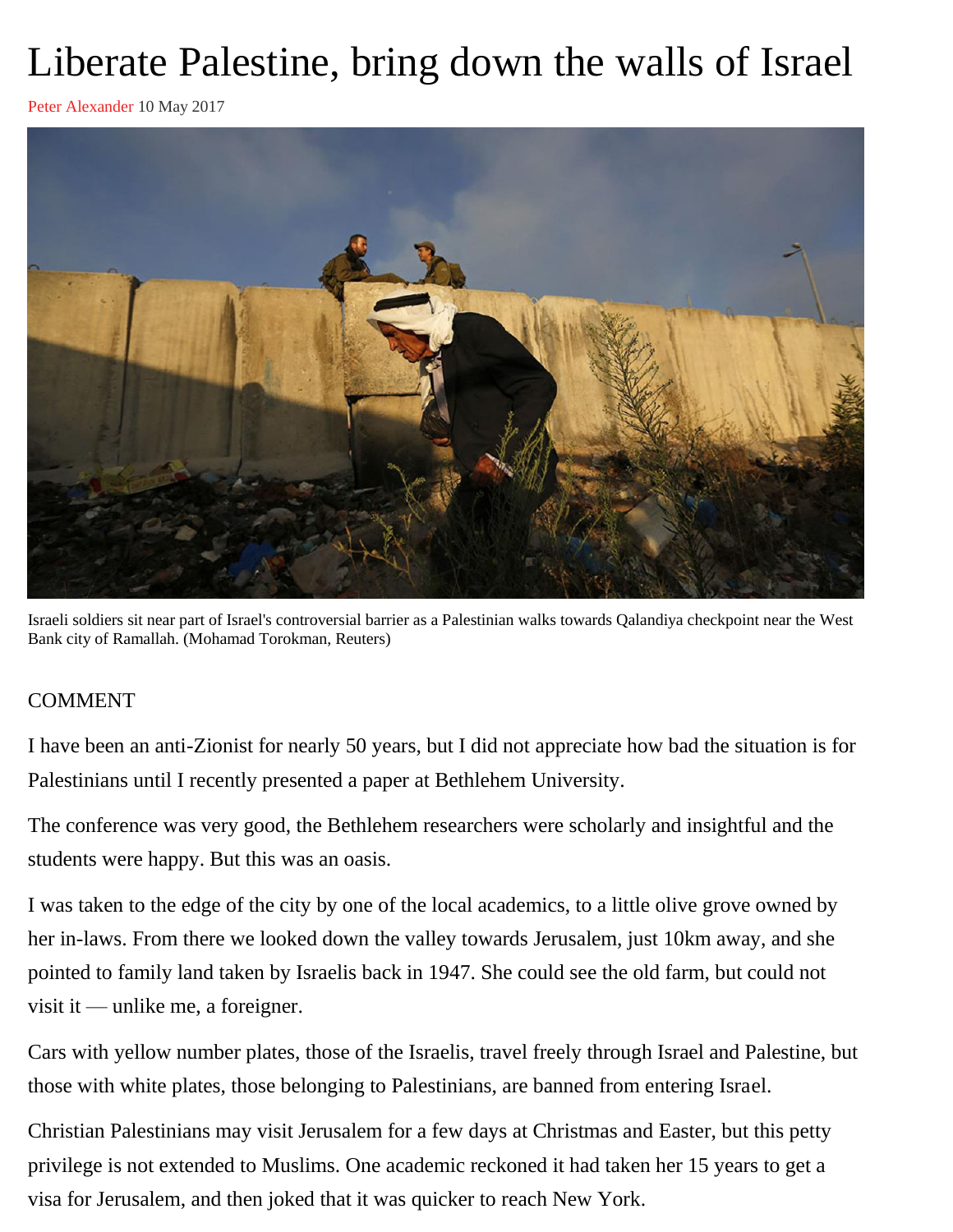Israel annexed East Jerusalem, its Arab part, after the 1967 Six-Day War, and now exerts complete control. The city's Palestinians are excluded from the country's elections unless they have Israeli citizenship, but they can vote in elections for the Palestinian Authority.

We visited Jerusalem's Old City, which is divided into four quarters. The largest is the Muslim Quarter, and here we came across one case after another where Israelis had used bribes and threats to push Muslims out of their homes. The new owners have guards and many fly Israeli flags over their property.

I asked one of them about the situation. "It's students who live here," he told me, adding that the whole business was ideological and he was opposed to it.

Strolling into the Jewish Quarter, four Palestinian women in our party were accosted by a young Jewish man in clerical garb who wanted to know where they were from. Had the question been addressed to a foreigner it would have been interpreted as intrusive politeness, but directed at Palestinians it carried an altogether different meaning.

Knowing that conversation could easily slide into conflict, my friends simply refused to respond. But the man continued to follow and bait them. I reminded him that Old Jerusalem was a world heritage site that all people could wander around, and although he had a right to pose his question they had a right not to answer. He backed off a little. The story is trivial, but I'm quite sure the man's threatening arrogance was underpinned by recognition that, if necessary, he could call on support from the heavily armed police who patrolled nearby.

I had mistakenly thought that the famous segregation wall was located on, and a little beyond, the borders of the West Bank established in 1949. But it zigzags all over the place, appropriating prime land and dividing Palestinian communities. On one side of Bethlehem two walls come right into the heart of the city, joining each other like the tips of knives. I met a woman who had a threestorey property encircled on three sides by one of these walls.

The political geography of Palestine is much more complicated than official borders and illegal walls.

For a start there are the Zionist settlements — about 200 of them which house about a half a million people. Most are perched on the tops of ridges and peer down on Palestinians below. Sometimes the wall is positioned to protect the settlements but sometimes they are located beyond them — the advance guard. Although there are back roads for Palestinian workers, access is mainly from Israel, and in the case of at least one settlement next to Bethlehem there is an exclusive entry road under the city.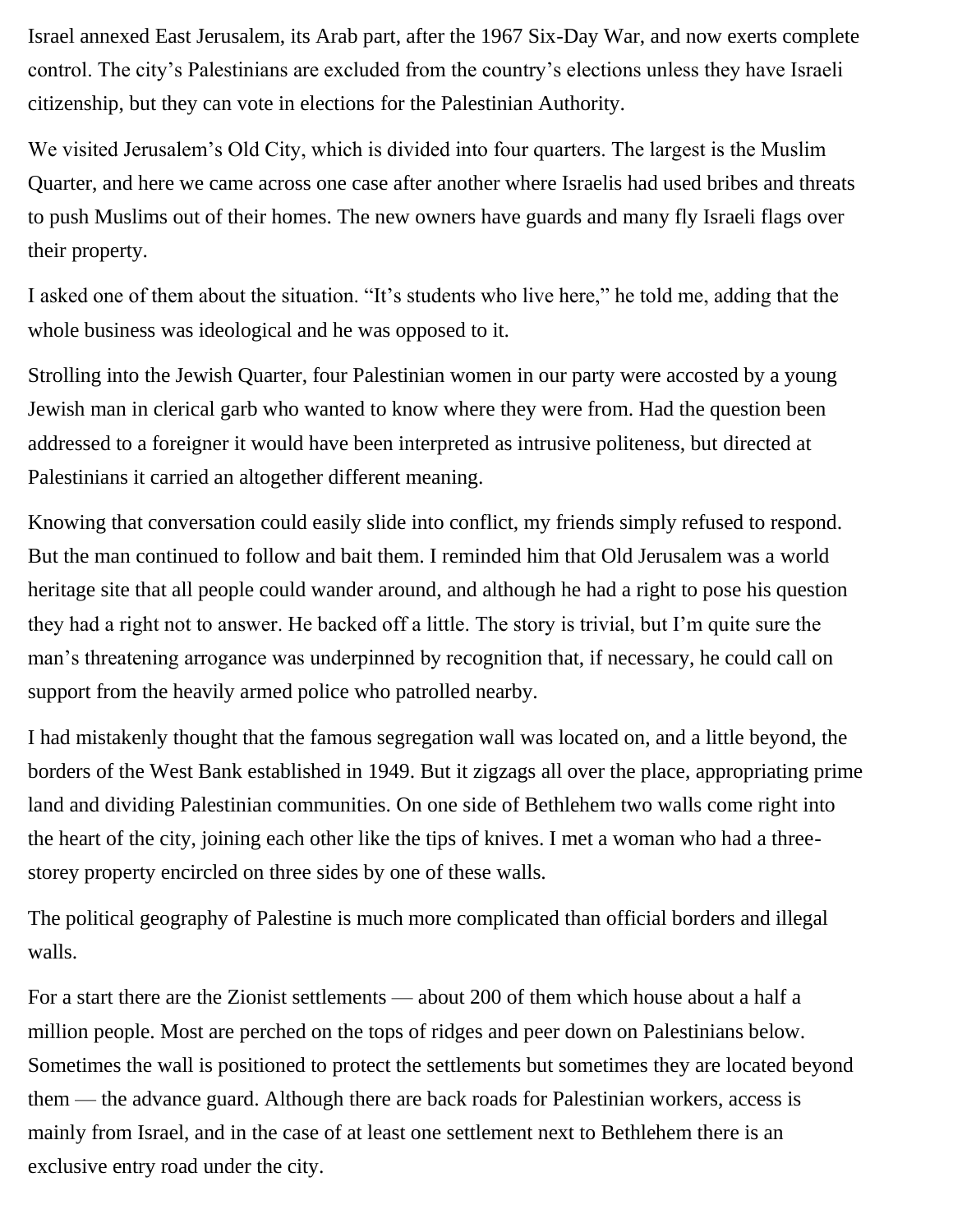Then there is the eastern segregation zone that runs for about 10km along the frontier with Jordan. This includes the Dead Sea. I learnt that, at night, Palestinians are banished from the area. Taking the eastern and western segregation zones together, Israel has total control over 41% of the West Bank.

But Israeli jurisdiction is still more pervasive. Following the Oslo Process of the mid-1990s, the remaining territory was divided into tracts termed Areas A, B and C. The A areas are supposed to come under the Palestinian Authority, C areas under the Israeli administration, and B areas are a mixture. The A areas are limited to the centres of cities and most of the territory is classified as C. Palestinians, with rare exceptions, are banned from building in C areas, which is where many of the new settlements have been built. The Israeli army goes wherever it wants.

I visited the Cremisian Valley, which includes a Salesian monastery and a winery that has been producing exquisite Palestinian wines for more than a century, and learned that Israel wants to grab land even here.

Talking about the West Bank as if it is Palestinian with a few dots of Israeli presence gives a false impression. A careful look at the map shows Palestinian islands in an Israeli sea. Bit by bit, regardless of United Nations resolutions, Israel expands by occupying more and more Palestinian land. There are fences, walls and checkpoints all over the country. Palestine feels like a concentration camp or, more accurately, a series of concentration camps.

Despite this, Palestinians resist. They maintain a distinct culture and strong national identity. The youth defend their refugee camps and take part in daily and nightly clashes with the Israeli army. There was a successful national shutdown in support of a hunger strike by political prisoners when I was there.

Individuals I spoke to wanted more visitors — as a form of solidarity and a way to strengthen the local economy. It is possible to spend negligible or even no time in Israel.

Palestine has much to offer: the lowest land on Earth, the world's oldest city, the places where Jesus was born and died, and where, supposedly, he and Mohammed ascended to heaven, the Al-Aqsa Mosque, a mixture of religions, a warm and generous people and, most importantly, political education in abundance.

I did not meet anybody with a good word to say about the Oslo Accords or the Palestinian Authority that acts as their guardian. As dissatisfaction increases and pressure to survive intensifies, Palestine may edge towards another intifada. If this happens, much blood will be shed.